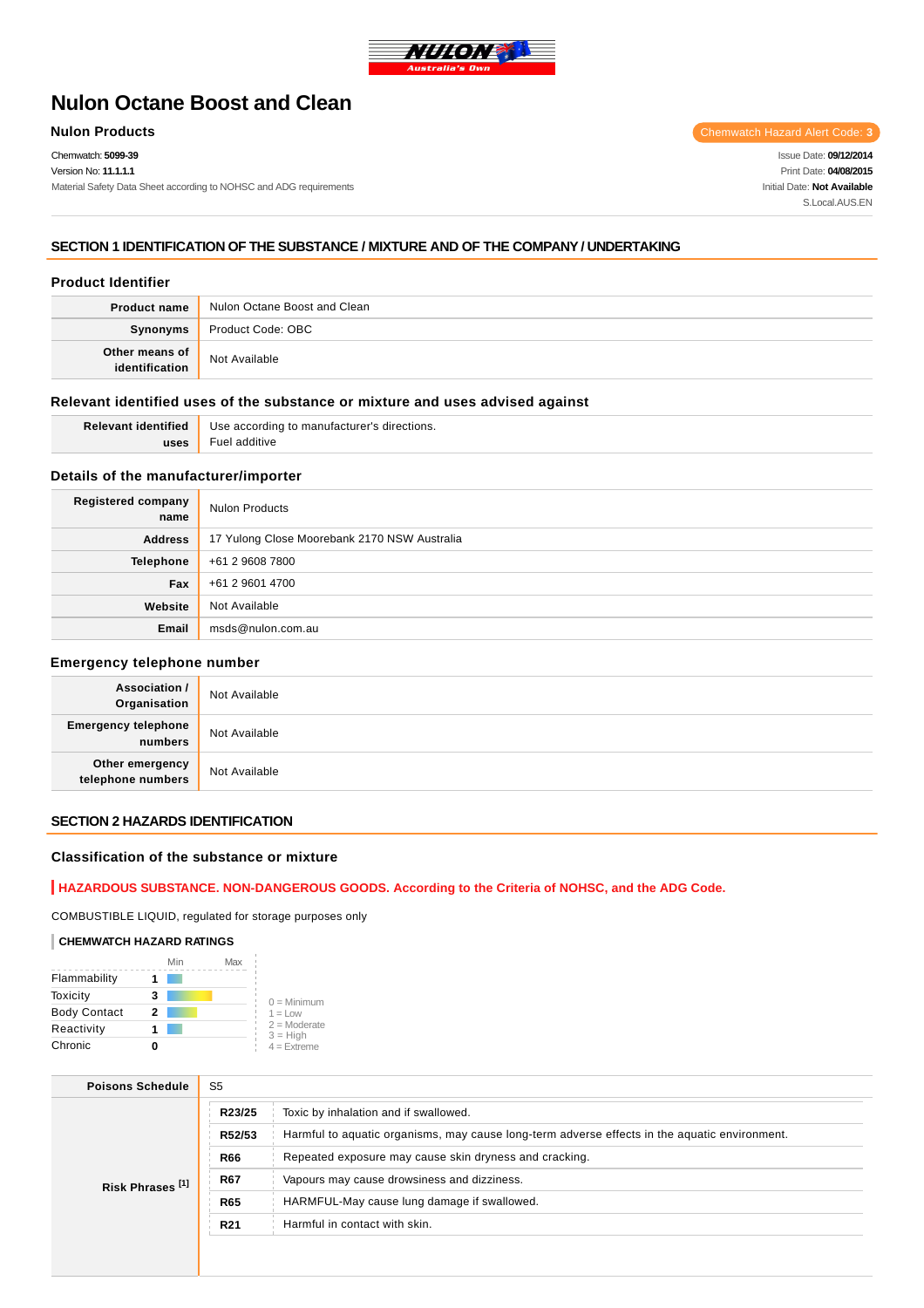VI

**Legend:**

Relevant risk statements are found in section 2

| Indication(s) of<br>danger | T.                                                                                                                              |
|----------------------------|---------------------------------------------------------------------------------------------------------------------------------|
| <b>SAFETY ADVICE</b>       |                                                                                                                                 |
| <b>S01</b>                 | Keep locked up.                                                                                                                 |
| <b>S02</b>                 | Keep out of reach of children.                                                                                                  |
| <b>S04</b>                 | Keep away from living quarters.                                                                                                 |
| <b>S13</b>                 | Keep away from food, drink and animal feeding stuffs.                                                                           |
| <b>S20</b>                 | When using do not eat or drink.                                                                                                 |
| <b>S21</b>                 | When using do not smoke.                                                                                                        |
| <b>S23</b>                 | Do not breathe gas/fumes/vapour/spray.                                                                                          |
| S281                       | After contact with skin, wash immediately with detergent and plenty of water.                                                   |
| <b>S29</b>                 | Do not empty into drains.                                                                                                       |
| <b>S35</b>                 | This material and its container must be disposed of in a safe way.                                                              |
| S36                        | Wear suitable protective clothing.                                                                                              |
| <b>S37</b>                 | Wear suitable gloves.                                                                                                           |
| <b>S38</b>                 | In case of insufficient ventilation, wear suitable respiratory equipment.                                                       |
| <b>S40</b>                 | To clean the floor and all objects contaminated by this material, use water and detergent.                                      |
| <b>S41</b>                 | In case of fire and/or explosion, DO NOT BREATHE FUMES.                                                                         |
| <b>S45</b>                 | In case of accident or if you feel unwell IMMEDIATELY contact Doctor or Poisons Information Centre (show label if<br>possible). |
| <b>S46</b>                 | If swallowed, seek medical advice immediately and show this container or label.                                                 |
| <b>S53</b>                 | Avoid exposure - obtain special instructions before use.                                                                        |
| <b>S56</b>                 | Dispose of this material and its container at hazardous or special waste collection point.                                      |
| S63                        | In case of accident by inhalation: remove casualty to fresh air and keep at rest.                                               |
|                            |                                                                                                                                 |

1. Classified by Chemwatch; 2. Classification drawn from HSIS ; 3. Classification drawn from EC Directive 1272/2008 - Annex

## **Other hazards**

| Cumulative effects may result following exposure*. |
|----------------------------------------------------|
| May produce discomfort of the respiratory system*. |
| May be harmful to the foetus/ embryo*.             |

## **SECTION 3 COMPOSITION / INFORMATION ON INGREDIENTS**

#### **Substances**

See section below for composition of Mixtures

## **Mixtures**

| <b>CAS No</b> | %[weight] | <b>Name</b>                                    |
|---------------|-----------|------------------------------------------------|
| 64742-82-1    | 60-100    | naphtha petroleum, heavy, hydrodesulfurised    |
| 12108-13-3    | $1 - 10$  | manganese 2-methylcyclopentadienyl tricarbonyl |
| 64771-72-8    | <2        | C5-20 paraffins                                |
|               | balance   | Ingredients determined not to be hazardous     |

## **SECTION 4 FIRST AID MEASURES**

## **Description of first aid measures**

| <b>Eye Contact</b> | If this product comes in contact with the eyes:<br>Immediately hold eyelids apart and flush the eye continuously with running water.<br>Ensure complete irrigation of the eye by keeping eyelids apart and away from eye and moving the eyelids by occasionally |
|--------------------|-----------------------------------------------------------------------------------------------------------------------------------------------------------------------------------------------------------------------------------------------------------------|
|--------------------|-----------------------------------------------------------------------------------------------------------------------------------------------------------------------------------------------------------------------------------------------------------------|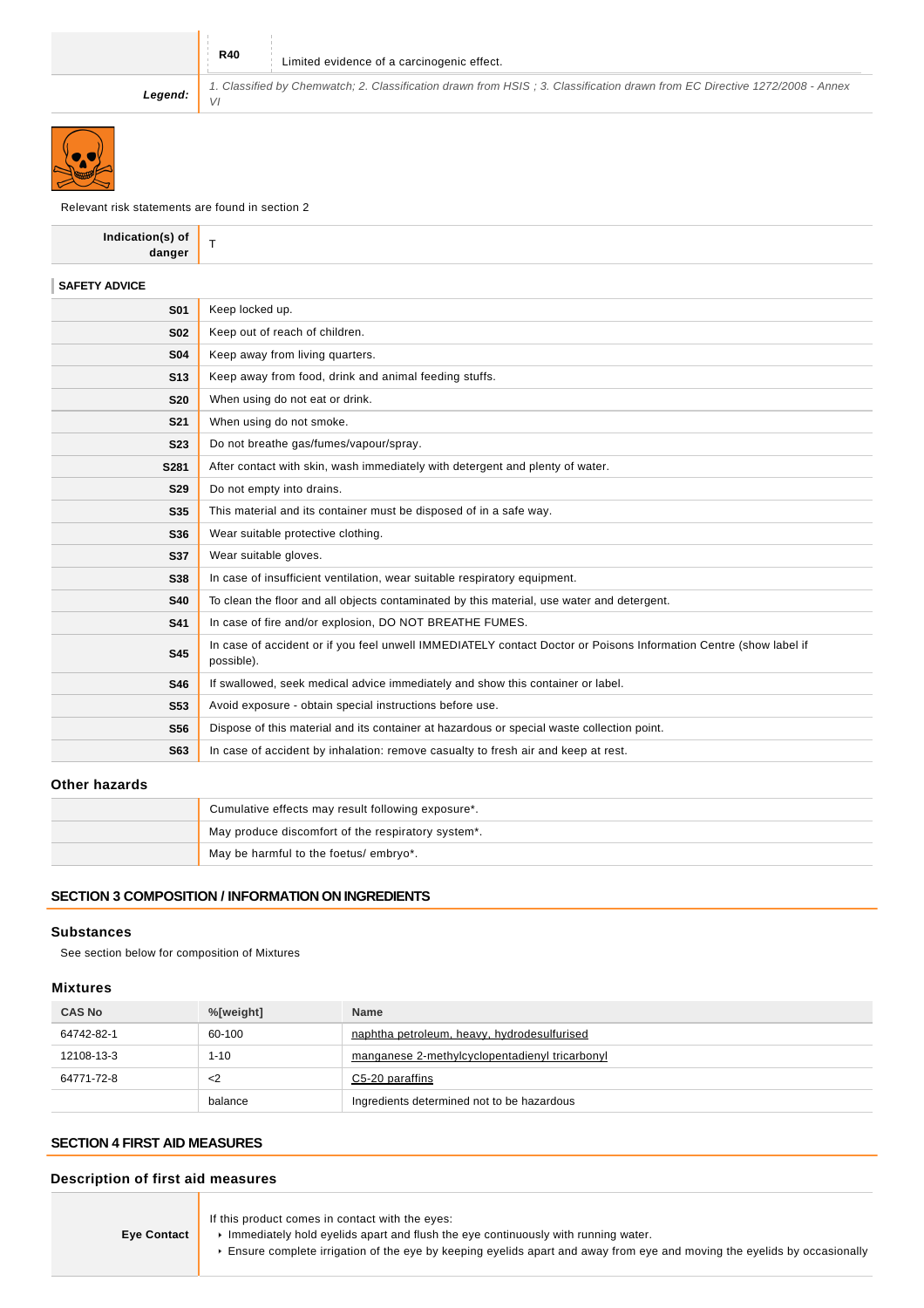|                     | $\cdot$ lifting the upper and lower lids.<br>▶ Continue flushing until advised to stop by the Poisons Information Centre or a doctor, or for at least 15 minutes.<br>▶ Transport to hospital or doctor without delay.<br>► Removal of contact lenses after an eye injury should only be undertaken by skilled personnel.                                                                                                                                                                                                                                                      |
|---------------------|-------------------------------------------------------------------------------------------------------------------------------------------------------------------------------------------------------------------------------------------------------------------------------------------------------------------------------------------------------------------------------------------------------------------------------------------------------------------------------------------------------------------------------------------------------------------------------|
| <b>Skin Contact</b> | If skin contact occurs:<br>Inmediately remove all contaminated clothing, including footwear.<br>Flush skin and hair with running water (and soap if available).<br>▶ Seek medical attention in event of irritation.                                                                                                                                                                                                                                                                                                                                                           |
| Inhalation          | If fumes or combustion products are inhaled remove from contaminated area.<br>Lay patient down. Keep warm and rested.<br>▶ Prostheses such as false teeth, which may block airway, should be removed, where possible, prior to initiating first aid<br>procedures.<br>▶ Apply artificial respiration if not breathing, preferably with a demand valve resuscitator, bag-valve mask device, or pocket<br>mask as trained. Perform CPR if necessary.<br>Transport to hospital, or doctor, without delay.                                                                        |
| Ingestion           | If swallowed do <b>NOT</b> induce vomiting.<br>► If vomiting occurs, lean patient forward or place on left side (head-down position, if possible) to maintain open airway and<br>prevent aspiration.<br>• Observe the patient carefully.<br>▶ Never give liquid to a person showing signs of being sleepy or with reduced awareness; i.e. becoming unconscious.<br>► Give water to rinse out mouth, then provide liquid slowly and as much as casualty can comfortably drink.<br>$\triangleright$ Seek medical advice.<br>Avoid giving milk or oils.<br>Avoid giving alcohol. |

#### **Indication of any immediate medical attention and special treatment needed**

Any material aspirated during vomiting may produce lung injury. Therefore emesis should not be induced mechanically or pharmacologically. Mechanical means should be used if it is considered necessary to evacuate the stomach contents; these include gastric lavage after endotracheal intubation. If spontaneous vomiting has occurred after ingestion, the patient should be monitored for difficult breathing, as adverse effects of aspiration into the lungs may be delayed up to 48 hours.

53cardio

Both dermal and oral toxicity of manganese salts is low because of limited solubility of manganese. No known permanent pulmonary sequelae develop after acute manganese exposure. Treatment is supportive.

#### [Ellenhorn and Barceloux: Medical Toxicology]

 In clinical trials with miners exposed to manganese-containing dusts, L-dopa relieved extrapyramidal symptoms of both hypo kinetic and dystonic patients. For short periods of time symptoms could also be controlled with scopolamine and amphetamine. BAL and calcium EDTA prove ineffective.

#### [Gosselin et al: Clinical Toxicology of Commercial Products.]

for naphthalene intoxication: Naphthalene requires hepatic and microsomal activation prior to the production of toxic effects. Liver microsomes catalyse the initial synthesis of the reactive 1,2-epoxide intermediate which is subsequently oxidised to naphthalene dihydrodiol and alpha-naphthol. The 2-naphthoquinones are thought to produce haemolysis, the 1,2-naphthoquinones are thought to be responsible for producing cataracts in rabbits, and the glutathione-adducts of naphthalene-1,2-oxide are probably responsible for pulmonary toxicity. Suggested treatment regime:

- Induce emesis and/or perform gastric lavage with large amounts of warm water where oral poisoning is suspected.
- Instill a saline cathartic such as magnesium or sodium sulfate in water (15 to 30g).
- Demulcents such as milk, egg white, gelatin, or other protein solutions may be useful after the stomach is emptied but oils should be avoided because they promote absorption.
- If eyes/skin contaminated, flush with warm water followed by the application of a bland ointment.
- Severe anaemia, due to haemolysis, may require small repeated blood transfusions, preferably with red cells from a non-sensitive individual.
- Where intravascular haemolysis, with haemoglobinuria occurs, protect the kidneys by promoting a brisk flow of dilute urine with, for example, an osmotic diuretic such as mannitol. It may be useful to alkalinise the urine with small amounts of sodium bicarbonate but many researchers doubt whether this prevents blockage of the renal tubules.

Use supportive measures in the case of acute renal failure. GOSSELIN, SMITH HODGE: Clinical Toxicology of Commercial Products, 5th Ed.

For acute or short term repeated exposures to xylene:

- Gastro-intestinal absorption is significant with ingestions. For ingestions exceeding 1-2 ml (xylene)/kg, intubation and lavage with cuffed endotracheal tube is recommended. The use of charcoal and cathartics is equivocal.
- Pulmonary absorption is rapid with about 60-65% retained at rest.
- Primary threat to life from ingestion and/or inhalation, is respiratory failure.
- Patients should be quickly evaluated for signs of respiratory distress (e.g. cyanosis, tachypnoea, intercostal retraction, obtundation) and given oxygen. Patients with inadequate tidal volumes or poor arterial blood gases (pO2 < 50 mm Hg or pCO2 > 50 mm Hg) should be intubated.
- Arrhythmias complicate some hydrocarbon ingestion and/or inhalation and electrocardiographic evidence of myocardial injury has been reported; intravenous lines and cardiac monitors should be established in obviously symptomatic patients. The lungs excrete inhaled solvents, so that hyperventilation improves clearance.
- A chest x-ray should be taken immediately after stabilisation of breathing and circulation to document aspiration and detect the presence of pneumothorax.
- Epinephrine (adrenalin) is not recommended for treatment of bronchospasm because of potential myocardial sensitisation to catecholamines. Inhaled cardioselective bronchodilators (e.g. Alupent, Salbutamol) are the preferred agents, with aminophylline a second choice. BIOLOGICAL EXPOSURE INDEX - BEI

These represent the determinants observed in specimens collected from a healthy worker exposed at the Exposure Standard (ES or TLV):

| Determinant                    | Index                | Sampling Time | Comments |
|--------------------------------|----------------------|---------------|----------|
| Methylhippu-ric acids in urine | 1.5 gm/gm creatinine | End of shift  |          |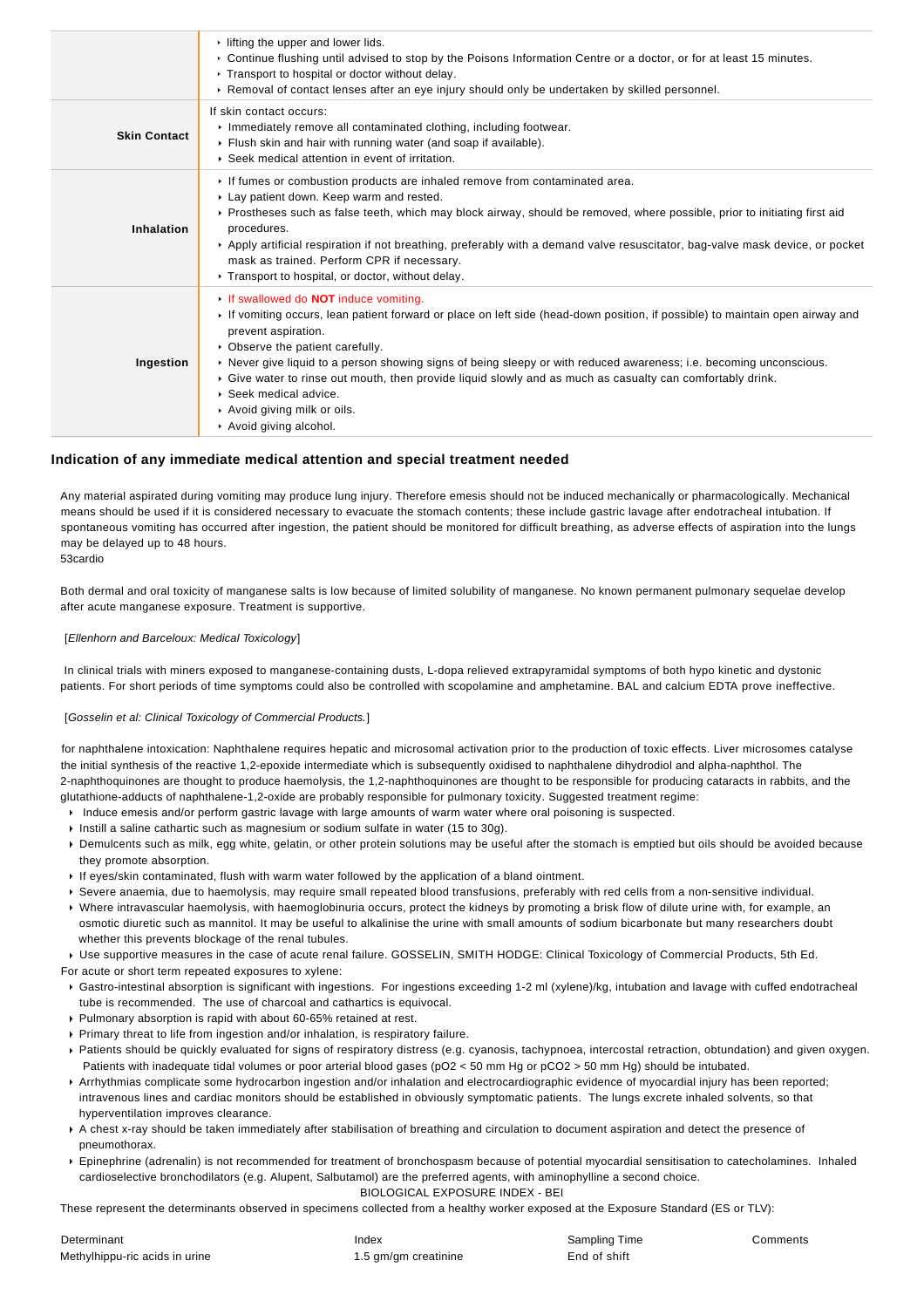### **SECTION 5 FIREFIGHTING MEASURES**

| <b>Extinguishing media</b> |                                                                                            |
|----------------------------|--------------------------------------------------------------------------------------------|
|                            | ▸ Water spray or fog.<br>Alcohol stable foam.<br>▶ Dry chemical powder.<br>Carbon dioxide. |

## **Special hazards arising from the substrate or mixture**

| <b>Fire Incompatibility</b>    | Avoid contamination with oxidising agents i.e. nitrates, oxidising acids, chlorine bleaches, pool chlorine etc. as ignition may<br>result                                                                                                                                                               |
|--------------------------------|---------------------------------------------------------------------------------------------------------------------------------------------------------------------------------------------------------------------------------------------------------------------------------------------------------|
| <b>Advice for firefighters</b> |                                                                                                                                                                                                                                                                                                         |
| <b>Fire Fighting</b>           | Alert Fire Brigade and tell them location and nature of hazard.<br>► Wear full body protective clothing with breathing apparatus.<br>► Prevent, by any means available, spillage from entering drains or water course.<br>► Use water delivered as a fine spray to control fire and cool adjacent area. |
| <b>Fire/Explosion Hazard</b>   | $\triangleright$ Combustible.<br>• Slight fire hazard when exposed to heat or flame.<br>► Heating may cause expansion or decomposition leading to violent rupture of containers.<br>• On combustion, may emit toxic fumes of carbon monoxide (CO).                                                      |

## **SECTION 6 ACCIDENTAL RELEASE MEASURES**

## **Personal precautions, protective equipment and emergency procedures**

| <b>Minor Spills</b> | ▶ Remove all ignition sources.<br>Clean up all spills immediately.<br>Avoid breathing vapours and contact with skin and eyes.<br>$\triangleright$ Control personal contact with the substance, by using protective equipment. |
|---------------------|-------------------------------------------------------------------------------------------------------------------------------------------------------------------------------------------------------------------------------|
| <b>Major Spills</b> | Moderate hazard.<br>Clear area of personnel and move upwind.<br>Alert Fire Brigade and tell them location and nature of hazard.<br>• Wear breathing apparatus plus protective gloves.                                         |
|                     |                                                                                                                                                                                                                               |
|                     | Personal Protective Equipment advice is contained in Section 8 of the MSDS.                                                                                                                                                   |

## **SECTION 7 HANDLING AND STORAGE**

## **Precautions for safe handling**

| Safe handling     | The conductivity of this material may make it a static accumulator., A liquid is typically considered nonconductive if its<br>conductivity is below 100 pS/m and is considered semi-conductive if its conductivity is below 10 000 pS/m., Whether a liquid<br>is nonconductive or semi-conductive, the precautions are the same., A number of factors, for example liquid temperature,<br>presence of contaminants, and anti-static additives can greatly influence the conductivity of a liquid.<br>► Containers, even those that have been emptied, may contain explosive vapours.<br>▶ Do NOT cut, drill, grind, weld or perform similar operations on or near containers.<br>DO NOT allow clothing wet with material to stay in contact with skin<br>Electrostatic discharge may be generated during pumping - this may result in fire. |
|-------------------|---------------------------------------------------------------------------------------------------------------------------------------------------------------------------------------------------------------------------------------------------------------------------------------------------------------------------------------------------------------------------------------------------------------------------------------------------------------------------------------------------------------------------------------------------------------------------------------------------------------------------------------------------------------------------------------------------------------------------------------------------------------------------------------------------------------------------------------------|
| Other information | Store in original containers.<br>▶ Keep containers securely sealed.<br>• No smoking, naked lights or ignition sources.<br>Store in a cool, dry, well-ventilated area.                                                                                                                                                                                                                                                                                                                                                                                                                                                                                                                                                                                                                                                                       |

## **Conditions for safe storage, including any incompatibilities**

| Suitable container                | $\triangleright$ Metal can or drum<br>▶ Packaging as recommended by manufacturer.<br>▶ Check all containers are clearly labelled and free from leaks.                                                                                                                                                                                                                                                                                                                                                                                                                                                                                                                                                                                                                                                                                                                                                                                                                                                                                                                                   |
|-----------------------------------|-----------------------------------------------------------------------------------------------------------------------------------------------------------------------------------------------------------------------------------------------------------------------------------------------------------------------------------------------------------------------------------------------------------------------------------------------------------------------------------------------------------------------------------------------------------------------------------------------------------------------------------------------------------------------------------------------------------------------------------------------------------------------------------------------------------------------------------------------------------------------------------------------------------------------------------------------------------------------------------------------------------------------------------------------------------------------------------------|
| <b>Storage</b><br>incompatibility | For alkyl aromatics:<br>The alkyl side chain of aromatic rings can undergo oxidation by several mechanisms. The most common and dominant one is<br>the attack by oxidation at benzylic carbon as the intermediate formed is stabilised by resonance structure of the ring.<br>Following reaction with oxygen and under the influence of sunlight, a hydroperoxide at the alpha-position to the aromatic<br>ring, is the primary oxidation product formed (provided a hydrogen atom is initially available at this position) - this product is<br>often short-lived but may be stable dependent on the nature of the aromatic substitution; a secondary C-H bond is more<br>easily attacked than a primary C-H bond whilst a tertiary C-H bond is even more susceptible to attack by oxygen<br>• Monoalkylbenzenes may subsequently form monocarboxylic acids; alkyl naphthalenes mainly produce the corresponding<br>naphthalene carboxylic acids.<br>• Oxidation in the presence of transition metal salts not only accelerates but also selectively decomposes the<br>hydroperoxides. |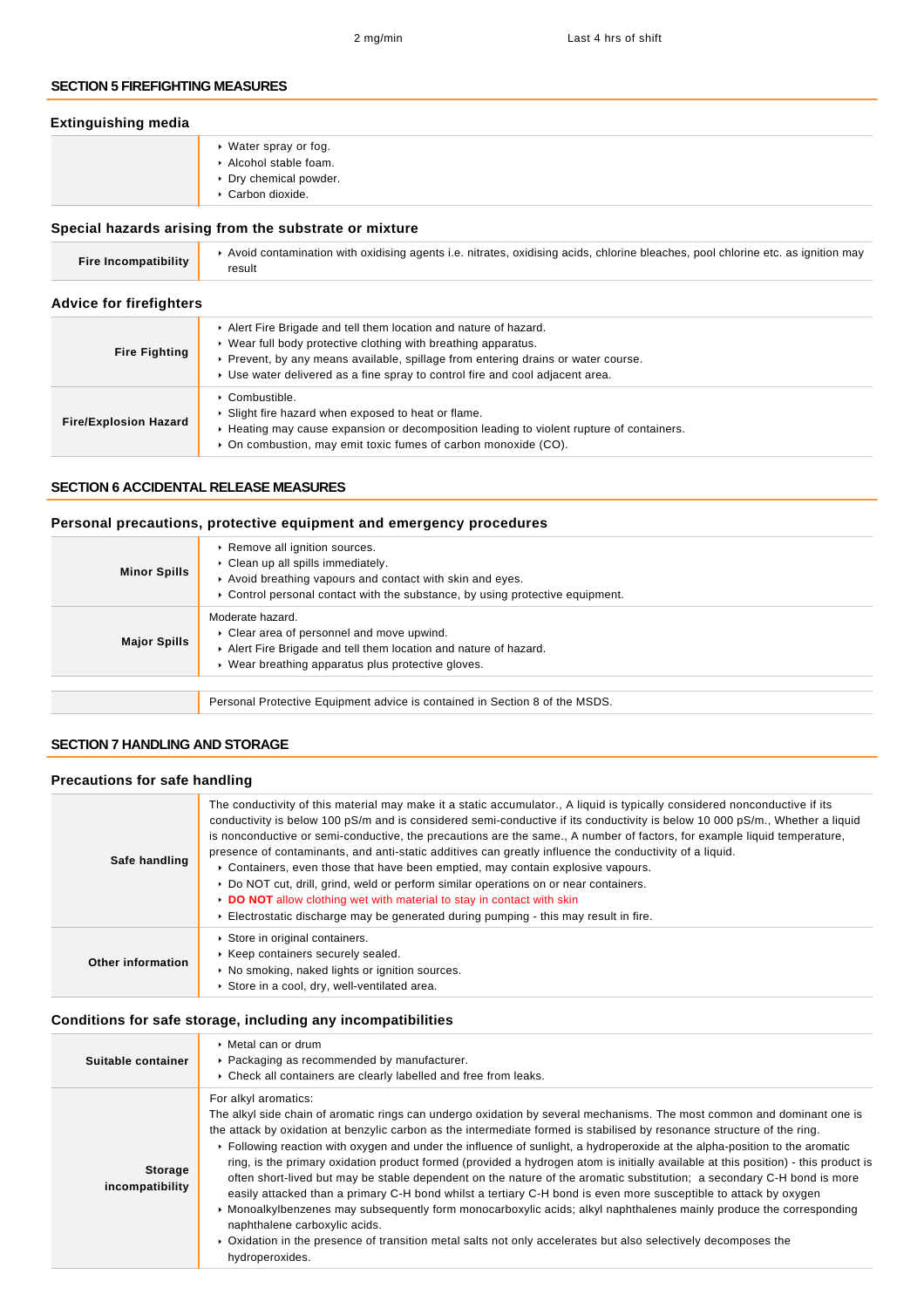## **Control parameters**

## **OCCUPATIONAL EXPOSURE LIMITS (OEL)**

### **INGREDIENT DATA**

| <b>Source</b>                          | Ingredient                                           | <b>Material name</b>                                    | <b>TWA</b>   | <b>STEL</b>             | Peak             | <b>Notes</b>            |
|----------------------------------------|------------------------------------------------------|---------------------------------------------------------|--------------|-------------------------|------------------|-------------------------|
| Australia Exposure<br><b>Standards</b> | naphtha petroleum, heavy,<br>hydrodesulfurised       | White spirits                                           | 790<br>mq/m3 | <b>Not</b><br>Available | Not<br>Available | <b>Not</b><br>Available |
| Australia Exposure<br><b>Standards</b> | manganese<br>2-methylcyclopentadienyl<br>tricarbonyl | Methylcyclopentadienyl<br>manganese tricarbonyl (as Mn) | 0.2<br>mq/m3 | <b>Not</b><br>Available | Not<br>Available | Sk                      |

### **EMERGENCY LIMITS**

| Ingredient                                           | <b>Material name</b>                                                      |              | TEEL-1              | TEEL-2         | TEEL-3             |
|------------------------------------------------------|---------------------------------------------------------------------------|--------------|---------------------|----------------|--------------------|
| naphtha petroleum,<br>heavy, hydrodesulfurised       | Stoddard solvent; (Mineral spirits, 85% nonane and 15% trimethyl benzene) |              | $100$ ppm           | 350 ppm        | 29500 ppm          |
| manganese<br>2-methylcyclopentadienyl<br>tricarbonyl | Manganese tricarbonyl methylcyclopentadienyl                              |              | $0.6$ mg/m $3$      | $0.6$ mg/m $3$ | $3.4 \text{ mg/m}$ |
| C5-20 paraffins                                      | Paraffins, petroleum, normal C5-C20                                       |              | 900 ppm             | 9900 ppm       | 59000 ppm          |
|                                                      |                                                                           |              |                     |                |                    |
| Ingredient                                           | <b>Original IDLH</b>                                                      |              | <b>Revised IDLH</b> |                |                    |
| naphtha petroleum,<br>heavy, hydrodesulfurised       | 29,500 mg/m3                                                              | 20,000 mg/m3 |                     |                |                    |
| manganese<br>2-methylcyclopentadienyl<br>tricarbonyl | N.E. mg/m3 / N.E. ppm                                                     | 500 mg/m3    |                     |                |                    |
| C5-20 paraffins                                      | Not Available                                                             |              | Not Available       |                |                    |

### **Exposure controls**

| Appropriate<br>engineering controls | Engineering controls are used to remove a hazard or place a barrier between the worker and the hazard. Well-designed<br>engineering controls can be highly effective in protecting workers and will typically be independent of worker interactions to<br>provide this high level of protection.<br>The basic types of engineering controls are:<br>Process controls which involve changing the way a job activity or process is done to reduce the risk.<br>Enclosure and/or isolation of emission source which keeps a selected hazard "physically" away from the worker and<br>ventilation that strategically "adds" and "removes" air in the work environment. |  |
|-------------------------------------|--------------------------------------------------------------------------------------------------------------------------------------------------------------------------------------------------------------------------------------------------------------------------------------------------------------------------------------------------------------------------------------------------------------------------------------------------------------------------------------------------------------------------------------------------------------------------------------------------------------------------------------------------------------------|--|
| <b>Personal protection</b>          |                                                                                                                                                                                                                                                                                                                                                                                                                                                                                                                                                                                                                                                                    |  |
| Eye and face<br>protection          | Safety glasses with side shields.<br>Chemical goggles.<br>► Contact lenses may pose a special hazard; soft contact lenses may absorb and concentrate irritants. A written policy<br>document, describing the wearing of lenses or restrictions on use, should be created for each workplace or task.                                                                                                                                                                                                                                                                                                                                                               |  |
| <b>Skin protection</b>              | See Hand protection below                                                                                                                                                                                                                                                                                                                                                                                                                                                                                                                                                                                                                                          |  |
| <b>Hands/feet protection</b>        | ▶ Wear chemical protective gloves, e.g. PVC.<br>▶ Wear safety footwear or safety gumboots, e.g. Rubber<br>The selection of suitable gloves does not only depend on the material, but also on further marks of quality which vary from<br>manufacturer to manufacturer. Where the chemical is a preparation of several substances, the resistance of the glove<br>material can not be calculated in advance and has therefore to be checked prior to the application.<br>The exact break through time for substances has to be obtained from the manufacturer of the protective gloves and has to<br>be observed when making a final choice.                        |  |
| <b>Body protection</b>              | See Other protection below                                                                                                                                                                                                                                                                                                                                                                                                                                                                                                                                                                                                                                         |  |
| Other protection                    | • Overalls.<br>▶ P.V.C. apron.<br>▶ Barrier cream.                                                                                                                                                                                                                                                                                                                                                                                                                                                                                                                                                                                                                 |  |
| <b>Thermal hazards</b>              | Not Available                                                                                                                                                                                                                                                                                                                                                                                                                                                                                                                                                                                                                                                      |  |

## **Recommended material(s)**

## **GLOVE SELECTION INDEX**

Glove selection is based on a modified presentation of the:  **"Forsberg Clothing Performance Index".** The effect(s) of the following substance(s) are taken into account in the **computer-generated** selection:

#### **Respiratory protection**

Type AX-P Filter of sufficient capacity. (AS/NZS 1716 & 1715, EN 143:2000 & 149:2001, ANSI Z88 or national equivalent)

Where the concentration of gas/particulates in the breathing zone, approaches or exceeds the "Exposure Standard" (or ES), respiratory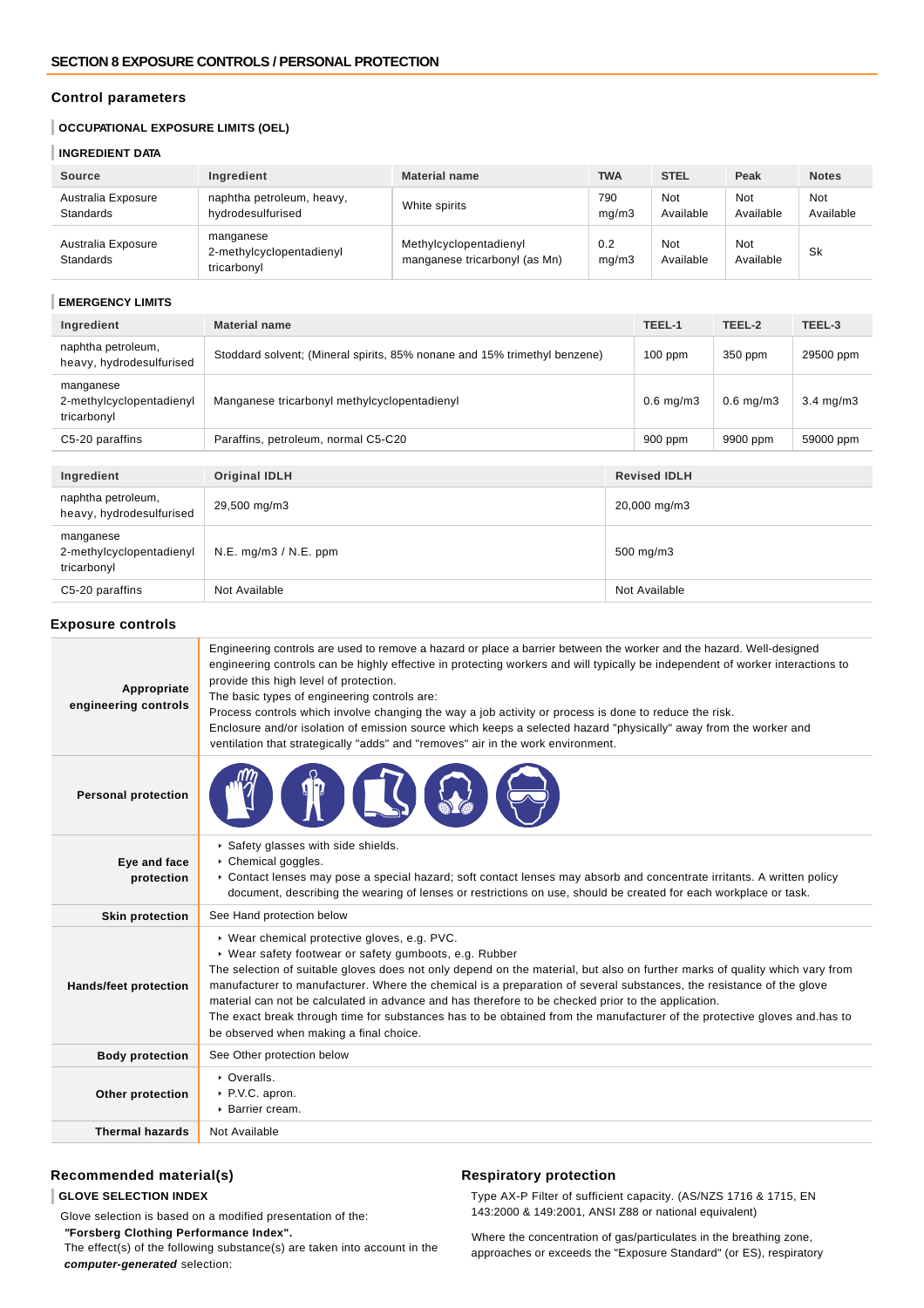Nulon Octane Boost and Clean Not Available

| Mat |
|-----|
|-----|

\* CPI - Chemwatch Performance Index

A: Best Selection

B: Satisfactory; may degrade after 4 hours continuous immersion C: Poor to Dangerous Choice for other than short term immersion **NOTE**: As a series of factors will influence the actual performance of the glove, a final selection must be based on detailed observation. -

\* Where the glove is to be used on a short term, casual or infrequent basis, factors such as "feel" or convenience (e.g. disposability), may dictate a choice of gloves which might otherwise be unsuitable following long-term or frequent use. A qualified practitioner should be consulted.

#### protection is required.

Degree of protection varies with both face-piece and Class of filter; the nature of protection varies with Type of filter.

| Required<br><b>Minimum</b><br><b>Protection Factor</b> | Half-Face<br>Respirator  | <b>Full-Face</b><br>Respirator     | <b>Powered Air</b><br>Respirator        |
|--------------------------------------------------------|--------------------------|------------------------------------|-----------------------------------------|
| up to $10 \times ES$                                   | AX-AUS P2                | ۰                                  | AX-PAPR-AUS /<br>Class 1 P <sub>2</sub> |
| up to $50 \times ES$                                   | $\overline{\phantom{0}}$ | AX-AUS /<br>Class 1 P <sub>2</sub> | -                                       |
| up to $100 \times ES$                                  |                          | AX-2 P2                            | $AX-PAPR-2P2 \wedge$                    |

#### ^ - Full-face

A(All classes) = Organic vapours, B AUS or B1 = Acid gasses, B2 = Acid gas or hydrogen cyanide(HCN), B3 = Acid gas or hydrogen cyanide(HCN),  $E =$  Sulfur dioxide(SO2), G = Agricultural chemicals, K = Ammonia(NH3),  $Hg =$  Mercury, NO = Oxides of nitrogen, MB = Methyl bromide, AX = Low boiling point organic compounds(below 65 degC)

## **SECTION 9 PHYSICAL AND CHEMICAL PROPERTIES**

#### **Information on basic physical and chemical properties**

**Appearance** Clear and bright light orange liquid with a characteristic odour; not miscible with water.

| <b>Physical state</b>                           | Liquid         | <b>Relative density</b><br>(Water = $1$ )                                          | 0.820-0.830    |
|-------------------------------------------------|----------------|------------------------------------------------------------------------------------|----------------|
| Odour                                           | Not Available  | <b>Partition coefficient</b><br>n-octanol / water                                  | Not Available  |
| <b>Odour threshold</b>                          | Not Available  | Auto-ignition<br>temperature (°C)                                                  | Not Available  |
| pH (as supplied)                                | Not Applicable | Decomposition<br>temperature                                                       | Not Available  |
| Melting point /<br>freezing point (°C)          | Not Available  | <b>Viscosity (cSt)</b>                                                             | Not Available  |
| Initial boiling point<br>and boiling range (°C) | Not Available  | <b>Molecular weight</b><br>(q/mol)                                                 | Not Available  |
| Flash point (°C)                                | 83.5 (PMCC)    | <b>Taste</b>                                                                       | Not Available  |
| <b>Evaporation rate</b>                         | Not Available  | <b>Explosive properties</b>                                                        | Not Available  |
| Flammability                                    | Combustible.   | <b>Oxidising properties</b>                                                        | Not Available  |
| <b>Upper Explosive Limit</b><br>(%)             | Not Available  | <b>Surface Tension</b><br>(dyn/cm or mN/m)                                         | Not Available  |
| <b>Lower Explosive Limit</b><br>(%)             | Not Available  | <b>Volatile Component</b><br>$(% \mathcal{L}^{\prime }\cap \mathcal{L}^{\prime })$ | Not Available  |
| Vapour pressure (kPa)                           | Not Available  | Gas group                                                                          | Not Available  |
| Solubility in water<br>(g/L)                    | Immiscible     | pH as a solution (1%)                                                              | Not Applicable |
| Vapour density (Air =<br>1)                     | Not Available  | VOC g/L                                                                            | Not Available  |
|                                                 |                |                                                                                    |                |

## **SECTION 10 STABILITY AND REACTIVITY**

| Reactivity                                    | See section 7                                                                                                                        |
|-----------------------------------------------|--------------------------------------------------------------------------------------------------------------------------------------|
| <b>Chemical stability</b>                     | • Unstable in the presence of incompatible materials.<br>▶ Product is considered stable.<br>Hazardous polymerisation will not occur. |
| Possibility of<br>hazardous reactions         | See section 7                                                                                                                        |
| <b>Conditions to avoid</b>                    | See section 7                                                                                                                        |
| Incompatible materials                        | See section 7                                                                                                                        |
| <b>Hazardous</b><br>decomposition<br>products | See section 5                                                                                                                        |

#### **SECTION 11 TOXICOLOGICAL INFORMATION**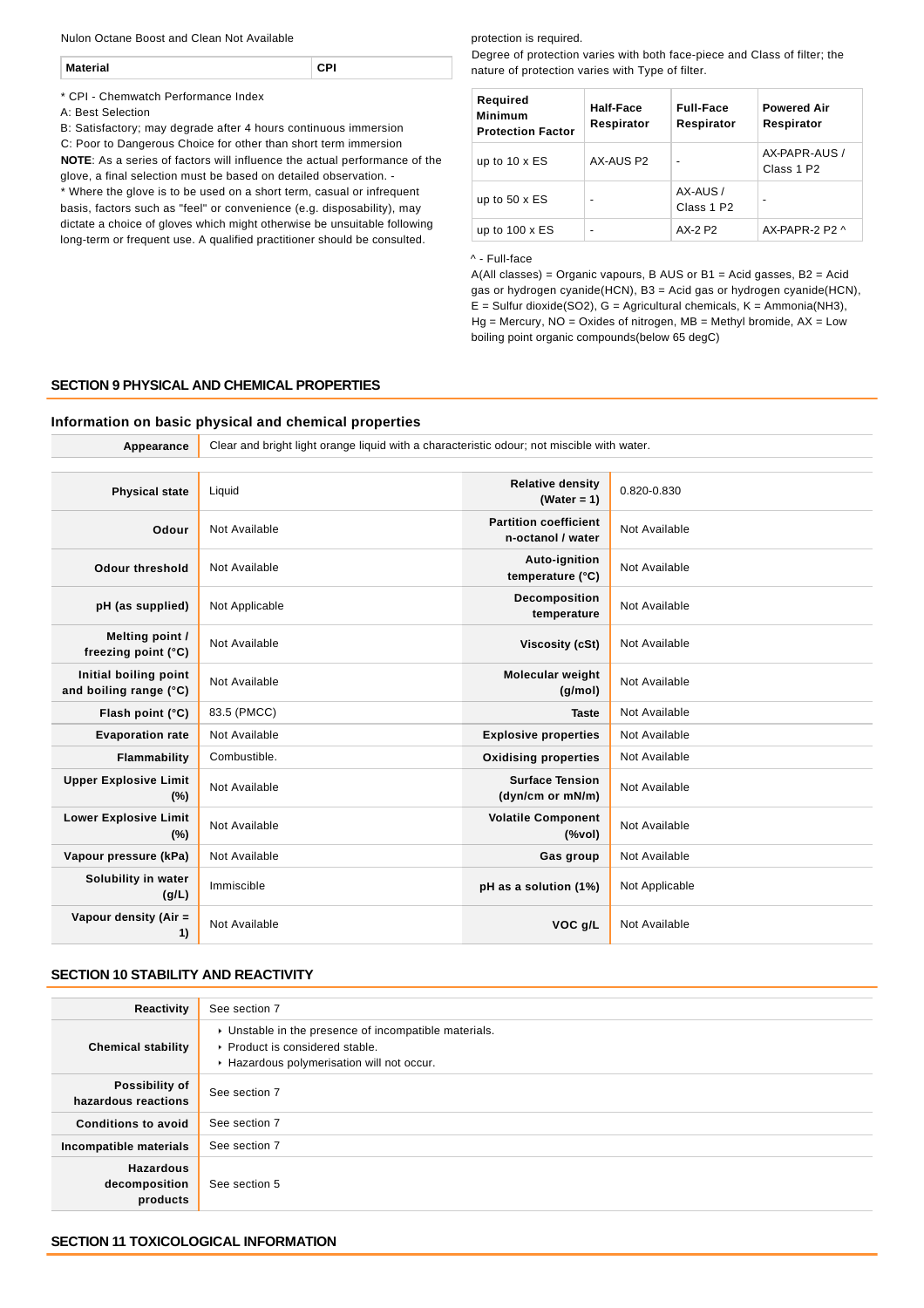## **Information on toxicological effects**

| <b>Inhaled</b>      | Inhalation of vapours or aerosols (mists, fumes), generated by the material during the course of normal handling, may<br>produce toxic effects.<br>Inhalation of vapours may cause drowsiness and dizziness. This may be accompanied by sleepiness, reduced alertness, loss<br>of reflexes, lack of co-ordination, and vertigo.<br>There is some evidence to suggest that the material can cause respiratory irritation in some persons.                                                                                                                                                                                                                                                                                                               |
|---------------------|--------------------------------------------------------------------------------------------------------------------------------------------------------------------------------------------------------------------------------------------------------------------------------------------------------------------------------------------------------------------------------------------------------------------------------------------------------------------------------------------------------------------------------------------------------------------------------------------------------------------------------------------------------------------------------------------------------------------------------------------------------|
| Ingestion           | Toxic effects may result from the accidental ingestion of the material; animal experiments indicate that ingestion of less than<br>40 gram may be fatal or may produce serious damage to the health of the individual.<br>Swallowing of the liquid may cause aspiration into the lungs with the risk of chemical pneumonitis; serious consequences<br>may result. (ICSC13733)<br>Ingestion of petroleum hydrocarbons can irritate the pharynx, oesophagus, stomach and small intestine, and cause swellings<br>and ulcers of the mucous. Symptoms include a burning mouth and throat; larger amounts can cause nausea and vomiting,<br>narcosis, weakness, dizziness, slow and shallow breathing, abdominal swelling, unconsciousness and convulsions. |
| <b>Skin Contact</b> | Skin contact with the material may be harmful; systemic effects may result following absorption.<br>Repeated exposure may cause skin cracking, flaking or drying following normal handling and use.<br>MMT penetrates the skin rapidly. A small quantity, estimated to be 5-15 ml, spilled on one hand and wrist was reported to<br>cause a "thick tongue", giddiness, nausea, and headache within 3-5 minutes.                                                                                                                                                                                                                                                                                                                                        |
| Eye                 | Although the liquid is not thought to be an irritant (as classified by EC Directives), direct contact with the eye may produce<br>transient discomfort characterised by tearing or conjunctival redness (as with windburn).<br>Direct eye contact with petroleum hydrocarbons can be painful, and the corneal epithelium may be temporarily damaged.<br>Aromatic species can cause irritation and excessive tear secretion.                                                                                                                                                                                                                                                                                                                            |
| Chronic             | Prolonged or repeated skin contact may cause drying with cracking, irritation and possible dermatitis following.<br>Substance accumulation, in the human body, may occur and may cause some concern following repeated or long-term<br>occupational exposure.<br>There is some evidence from animal testing that exposure to this material may result in toxic effects to the unborn baby.<br>Long-term inhalation of MMT, by animals, produced chronic inflammation of the airway and lungs, and lung abscesses.                                                                                                                                                                                                                                      |

| <b>Nulon Octane Boost and</b>                        | <b>TOXICITY</b>                                                                                        | <b>IRRITATION</b>                                                                                                      |  |
|------------------------------------------------------|--------------------------------------------------------------------------------------------------------|------------------------------------------------------------------------------------------------------------------------|--|
| Clean                                                | Not Available                                                                                          | Not Available                                                                                                          |  |
| naphtha petroleum,                                   | <b>TOXICITY</b>                                                                                        | <b>IRRITATION</b>                                                                                                      |  |
| heavy,                                               | Dermal (rabbit) LD50: >1900 mg/kg <sup>[1]</sup>                                                       | Not Available                                                                                                          |  |
| hydrodesulfurised                                    | Inhalation (rat) LC50: >1400 ppm/8H $^{[2]}$                                                           |                                                                                                                        |  |
|                                                      | <b>TOXICITY</b>                                                                                        | <b>IRRITATION</b>                                                                                                      |  |
| manganese<br>2-methylcyclopentadienyl<br>tricarbonyl | dermal (rat) LD50: 665 mg/kg <sup>[2]</sup>                                                            | Skin (rabbit): 100 mg/24h - mild                                                                                       |  |
|                                                      | Inhalation (rat) LC50: 0.076 mg/L/4h <sup>[2]</sup>                                                    |                                                                                                                        |  |
|                                                      | Inhalation (rat) LC50: 0.22 mg/L/1h $*$ <sup>[2]</sup>                                                 |                                                                                                                        |  |
|                                                      | Oral (rat) LD50: 7.02 mg/kg <sup>[1]</sup>                                                             |                                                                                                                        |  |
|                                                      | <b>TOXICITY</b>                                                                                        | <b>IRRITATION</b>                                                                                                      |  |
| C5-20 paraffins                                      | Not Available                                                                                          | Not Available                                                                                                          |  |
| Legend:                                              |                                                                                                        | 1. Value obtained from Europe ECHA Registered Substances - Acute toxicity 2.* Value obtained from manufacturer's msds. |  |
|                                                      | Unless otherwise specified data extracted from RTECS - Register of Toxic Effect of chemical Substances |                                                                                                                        |  |

| Nulon Octane Boost and<br>Clean                                    | No significant acute toxicological data identified in literature search.<br>Studies indicate that normal, branched and cyclic paraffins are absorbed from the mammalian gastrointestinal<br>tract and that the absorption of n-paraffins is inversely proportional to the carbon chain length, with little<br>absorption above C30. With respect to the carbon chain lengths likely to be present in mineral oil, n-paraffins<br>may be absorbed to a greater extent that iso- or cyclo-paraffins.<br>The major classes of hydrocarbons have been shown to be well absorbed by the gastrointestinal tract in various<br>species. |
|--------------------------------------------------------------------|----------------------------------------------------------------------------------------------------------------------------------------------------------------------------------------------------------------------------------------------------------------------------------------------------------------------------------------------------------------------------------------------------------------------------------------------------------------------------------------------------------------------------------------------------------------------------------------------------------------------------------|
| NAPHTHA PETROLEUM, HEAVY,<br><b>HYDRODESULFURISED</b>              | No significant acute toxicological data identified in literature search.<br>for petroleum:<br>This product contains benzene which is known to cause acute myeloid leukaemia and n-hexane which has been<br>shown to metabolize to compounds which are neuropathic.<br>This product contains toluene. There are indications from animal studies that prolonged exposure to high<br>concentrations of toluene may lead to hearing loss.                                                                                                                                                                                            |
| <b>MANGANESE</b><br>2-METHYLCYCLOPENTADIENYL<br><b>TRICARBONYL</b> | For manganese 2-methylcyclopentadienyl tricarbonyl (MMT): Animal testing showed that the substance did not<br>cause mutations. Chromosome aberrations occurred, but only in the presence of metabolic activation. MMT does<br>not seem to cause genetic, developmental or reproductive toxicity.<br>The material may cause skin irritation after prolonged or repeated exposure and may produce on contact skin<br>redness, swelling, the production of vesicles, scaling and thickening of the skin.<br>NOAEL (inhalation) 6.2 mg/m3 (rats and mice)* * Worksafe Australia                                                      |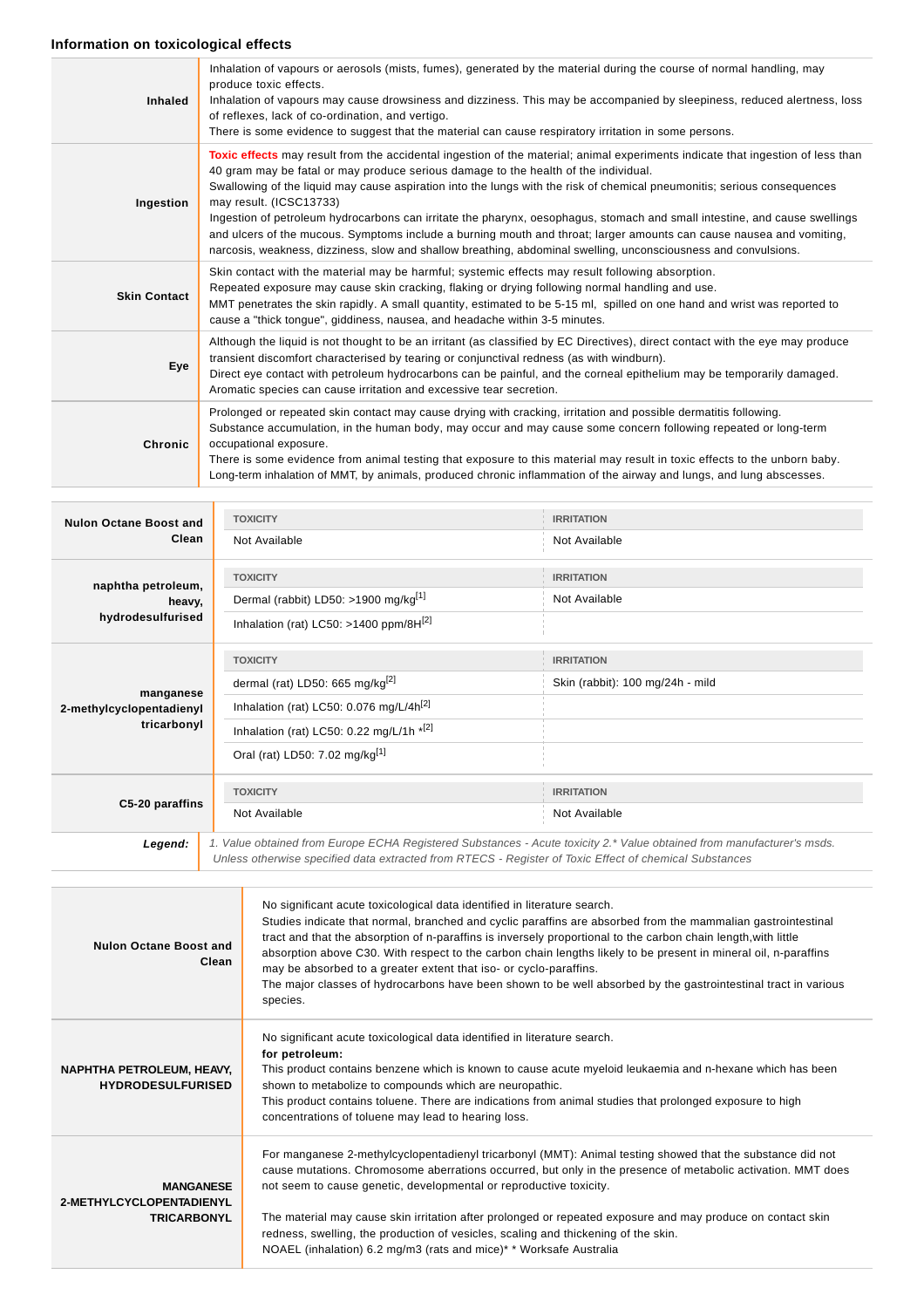| <b>Acute Toxicity</b>                       | ✔                   | Carcinogenicity                           | ✔                                                                      |
|---------------------------------------------|---------------------|-------------------------------------------|------------------------------------------------------------------------|
| <b>Skin</b><br><b>Irritation/Corrosion</b>  | $\circ$             | Reproductivity                            | $\odot$                                                                |
| <b>Serious Eye</b><br>Damage/Irritation     | $\circ$             | STOT - Single<br><b>Exposure</b>          | ✔                                                                      |
| <b>Respiratory or Skin</b><br>sensitisation | $\circ$             | <b>STOT - Repeated</b><br><b>Exposure</b> | $\circledcirc$                                                         |
| <b>Mutagenicity</b>                         | $\circlearrowright$ | <b>Aspiration Hazard</b>                  | ✔                                                                      |
|                                             |                     | Legend:                                   | $\blacktriangleright$ - Data required to make classification available |

 $\blacktriangleright$  – Data available but does not fill the criteria for classification

 $\bigcirc$  – Data Not Available to make classification

## **SECTION 12 ECOLOGICAL INFORMATION**

#### **Toxicity**

Harmful to aquatic organisms, may cause long-term adverse effects in the aquatic environment.

Do NOT allow product to come in contact with surface waters or to intertidal areas below the mean high water mark. Do not contaminate water when cleaning equipment or disposing of equipment wash-waters.

Wastes resulting from use of the product must be disposed of on site or at approved waste sites.

## **Persistence and degradability**

| Ingredient | Persistence: Water/Soil               | Persistence: Air                      |
|------------|---------------------------------------|---------------------------------------|
|            | No Data available for all ingredients | No Data available for all ingredients |

## **Bioaccumulative potential**

| Ingredient              | <b>Bioaccumulation</b>                |
|-------------------------|---------------------------------------|
|                         | No Data available for all ingredients |
| <b>Mobility in soil</b> |                                       |
| Ingredient              | <b>Mobility</b>                       |
|                         | No Data available for all ingredients |

#### **SECTION 13 DISPOSAL CONSIDERATIONS**

#### **Waste treatment methods**

|                            | ► Containers may still present a chemical hazard/ danger when empty.<br>▶ Return to supplier for reuse/ recycling if possible.                                                                                                             |  |
|----------------------------|--------------------------------------------------------------------------------------------------------------------------------------------------------------------------------------------------------------------------------------------|--|
| <b>Product / Packaging</b> | Otherwise:                                                                                                                                                                                                                                 |  |
| disposal                   | If container can not be cleaned sufficiently well to ensure that residuals do not remain or if the container cannot be used to<br>store the same product, then puncture containers, to prevent re-use, and bury at an authorised landfill. |  |
|                            | ► Where possible retain label warnings and MSDS and observe all notices pertaining to the product.                                                                                                                                         |  |

## **SECTION 14 TRANSPORT INFORMATION**

#### **Labels Required**

| BUSTIBLE LIQUID         | COMBUSTIBLE LIQUID, regulated for storage purposes only |
|-------------------------|---------------------------------------------------------|
| <b>Marine Pollutant</b> | <b>NO</b>                                               |
| <b>HAZCHEM</b>          | Not Applicable                                          |

## **Land transport (ADG): NOT REGULATED FOR TRANSPORT OF DANGEROUS GOODS**

## **Air transport (ICAO-IATA / DGR): NOT REGULATED FOR TRANSPORT OF DANGEROUS GOODS**

## **Sea transport (IMDG-Code / GGVSee): NOT REGULATED FOR TRANSPORT OF DANGEROUS GOODS**

## **Transport in bulk according to Annex II of MARPOL 73 / 78 and the IBC code**

| Source                                                                                             | Ingredient                                     | <b>Pollution Category</b> |
|----------------------------------------------------------------------------------------------------|------------------------------------------------|---------------------------|
| IMO MARPOL 73/78<br>(Annex II) - List of<br>Noxious Liquid<br>Substances Carried in<br><b>Bulk</b> | naphtha petroleum, heavy, hydrodesulfurised    |                           |
| IMO MARPOL 73/78<br>(Annex II) - List of<br>Noxious Liquid                                         | manganese 2-methylcyclopentadienyl tricarbonyl | X                         |